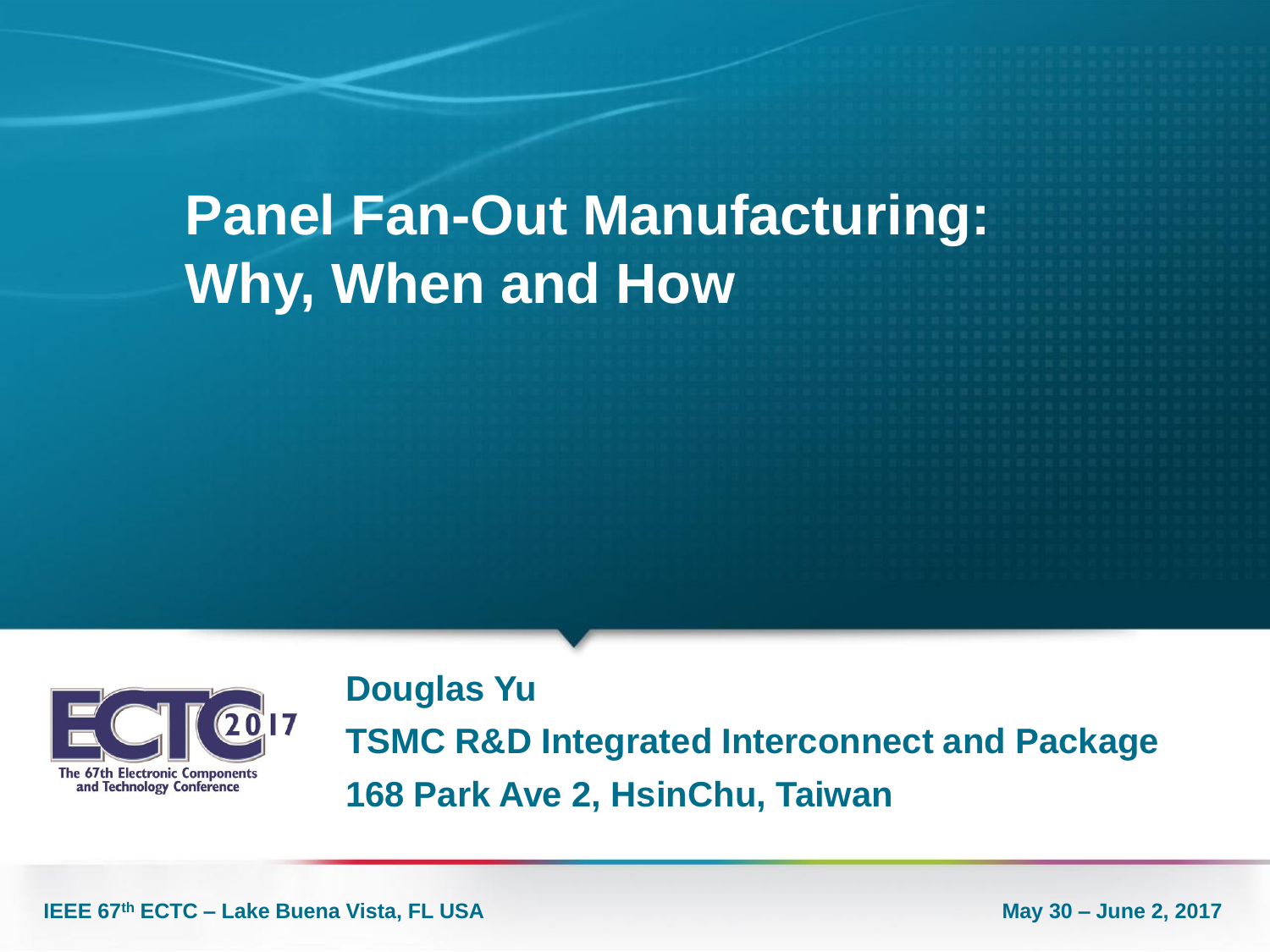### **Goals to Reach**

#### **System Integration KPIs**



#### **Mutual leverage of company core business**



**IEEE 67<sup>th</sup> ECTC – Lake Buena Vista, FL USA May 30 – June 2, 2017**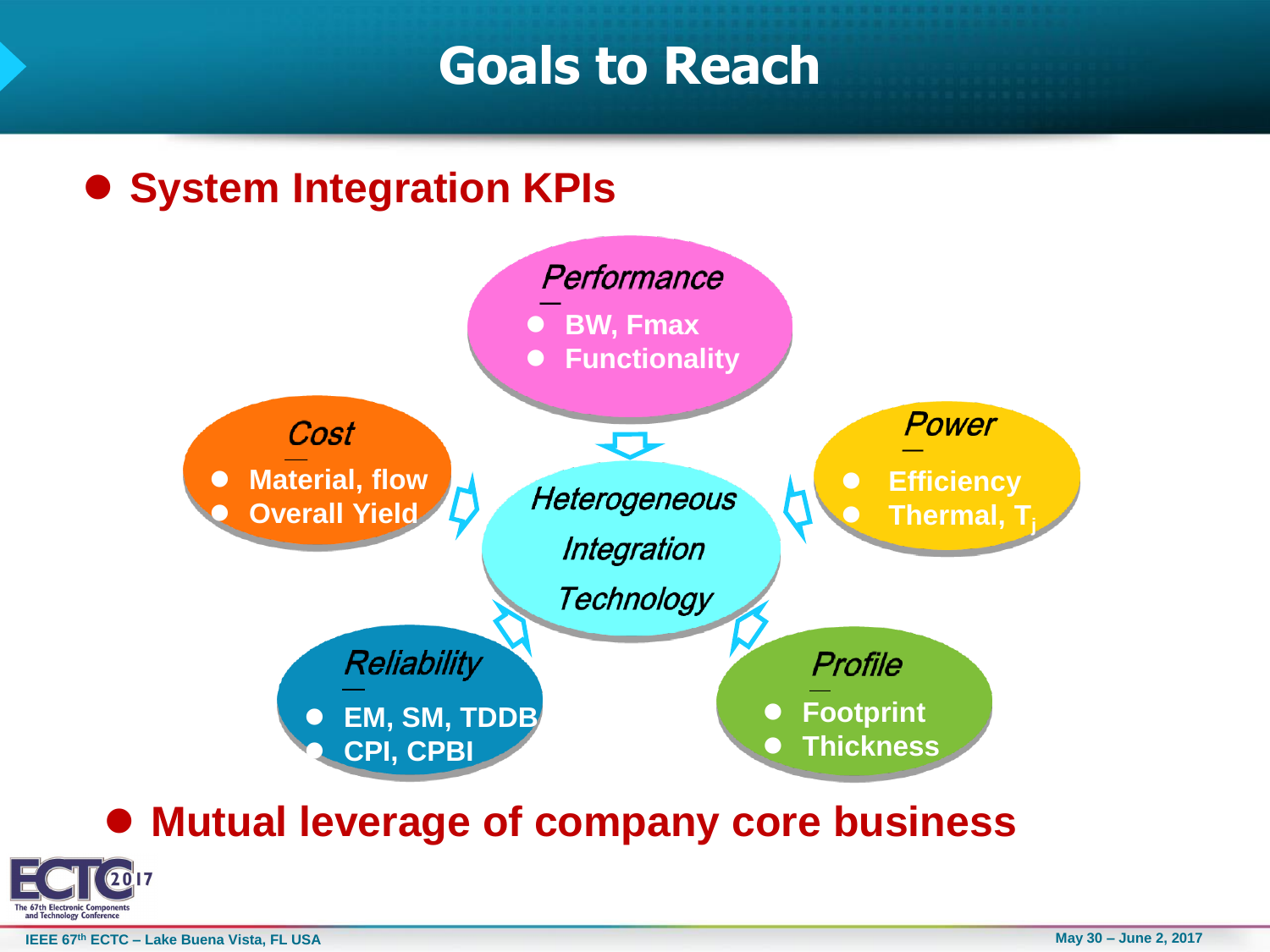# **Cost and Target Market**

#### **Target products:**

 **Low-end, low pin-count and small size products. PLP can leverage PCB/LCD tool/capacity. TBD. WLP HVM proven. Tools/capacity being depreciated.**

 **High performance, high density applications PLP need both new tool and new tech. TBD. WLP HVM proven. Leverage front-end infrastructures**

## **Cost:**

- **Size dependency of tools and materials**
- **Total Yield more critical (expensive KGD/KGP)**
- **Economics of scale: manufacturing vs. market size**
- **Return of Invested Capex (ROIC). Risk management**
- **FO-PLP a new, potentially lower cost solution**

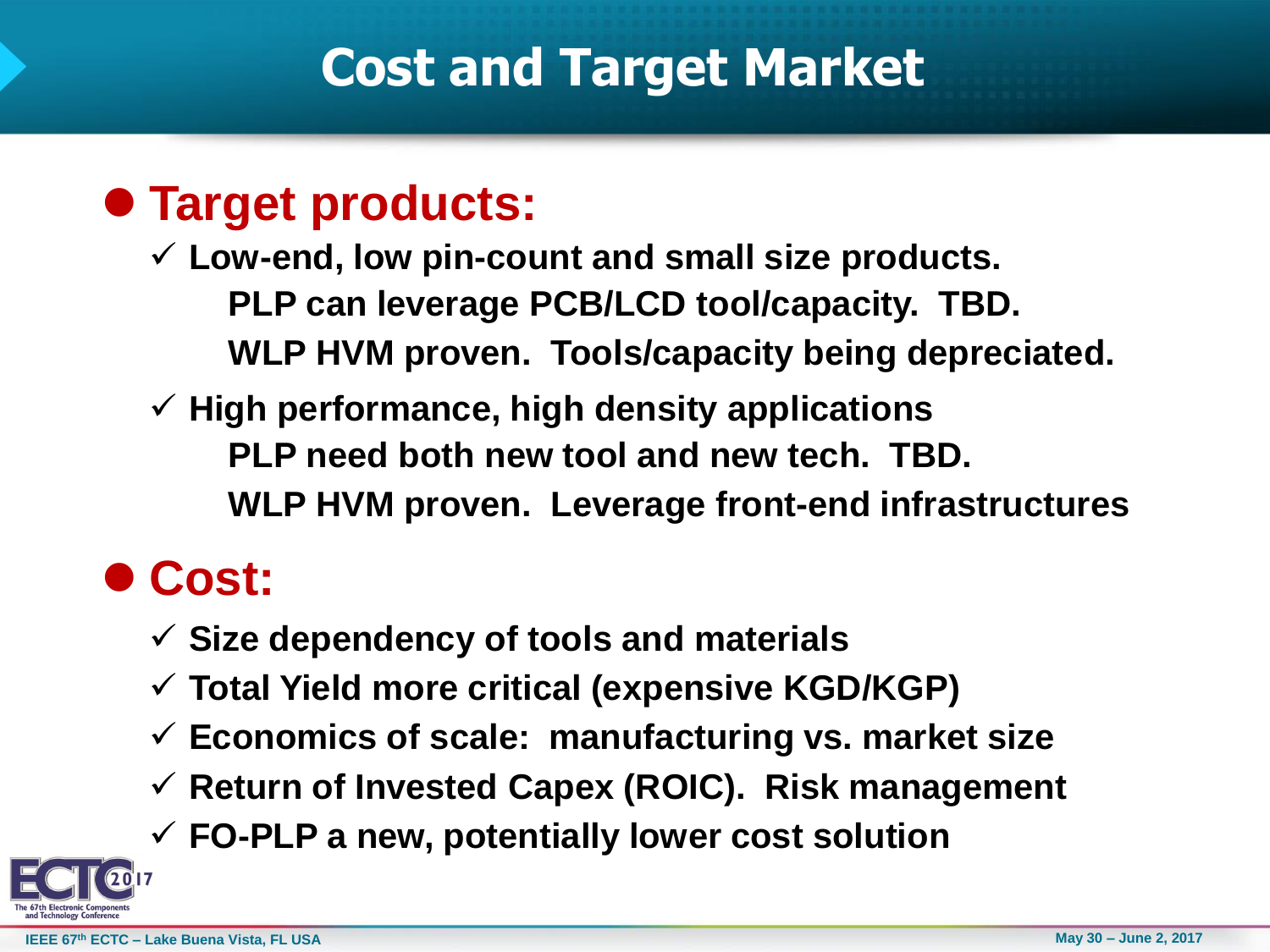## **System Scaling Needs**

- More functions, higher packing densities...
- Opportunities and challenges for post Moore's era.